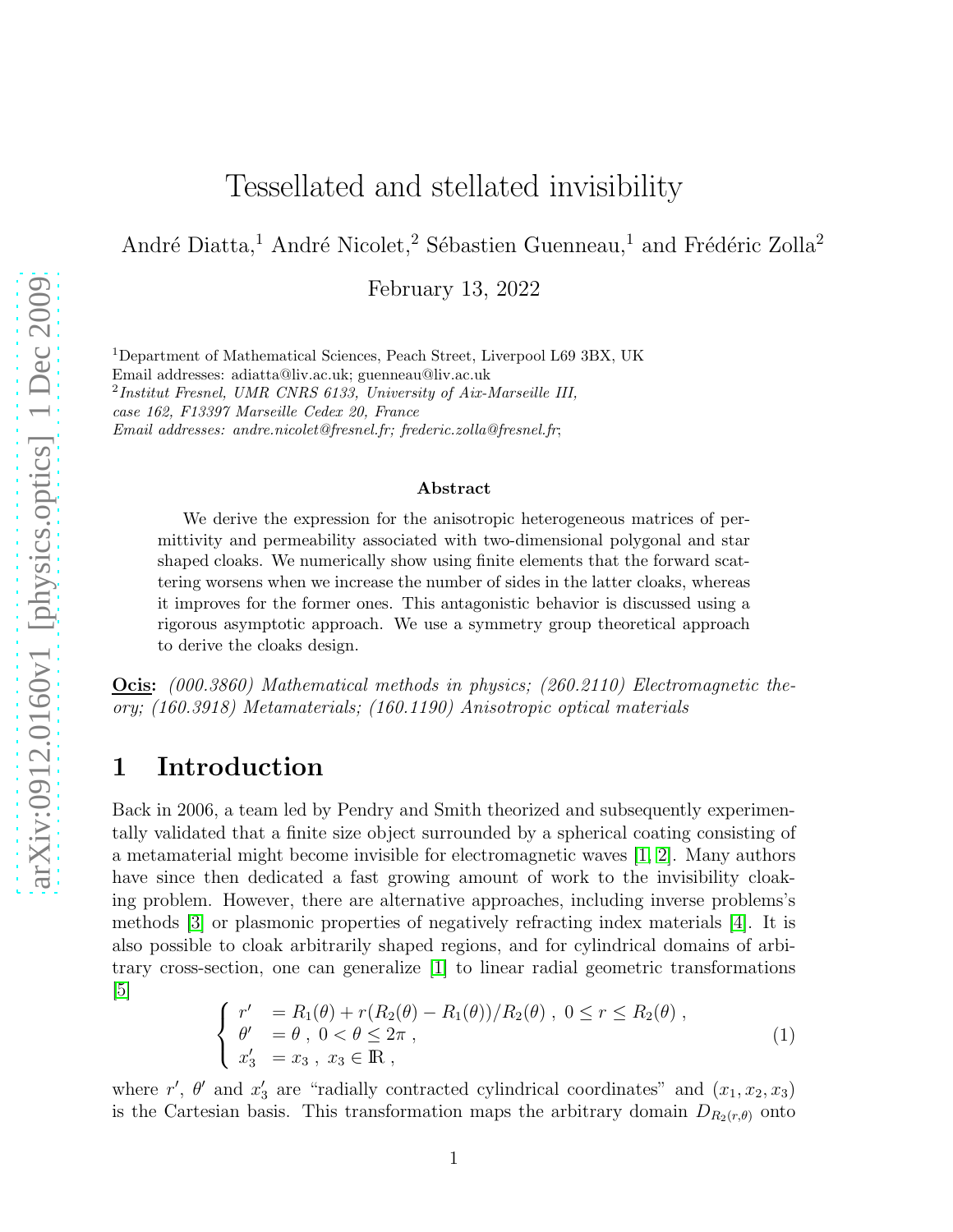the coating  $D_{R_2(r,\theta)} \setminus D_{R_1(r,\theta)}$  with  $R_1(r,\theta) < R_2(r,\theta)$ . In other words, if a source located in  $\mathbb{R}^2 \setminus D_{R_2(r,\theta)}$  radiates in a vacuum, the electromagnetic field cannot reach the domain  $D_{R_1(r,\theta)}$  and therefore this region is a shelter for any object. Moreover, the transformation maps the field within the domain  $D_{R_2(r,\theta)}$  onto itself by the identity transformation. In this paper, we would like to investigate designs of polygonal and



<span id="page-1-1"></span>Figure 1: (a) Triangle of vertices  $(0,0)$ ,  $(b_i, \theta_i)$  and  $(b_{i+1}, \theta_{i+1})$  used in the triangulation of a polygon (see (b)) or a polygram (see (c)) mapped under Eq. [\(1\)](#page-0-0) onto the trapezoid of vertices  $(a_i, \theta_i)$ ,  $(b_i, \theta_i)$ ,  $(b_{i+1}, \theta_{i+1})$  and  $(a_{i+1}, \theta_{i+1})$ . The angles  $\theta_i$  and the segments  $d_{i,j}$  are as in Eq. [\(2\)](#page-1-0); (b) Dodecagon and first step in its four tessellations  $\{12/2\}$ - $\{12/5\};$  (c) Tessellation  $\{12/5\}$  and representative samples of its triangulation.

star-shaped cloaks which we can triangulate, see Figs. [1,](#page-1-1) [2,](#page-7-0) [3.](#page-8-0) In this case, consider a given triangle, numbered i, of the triangulation of the region we want to cloak. We adapt Eqs. [\(1\)](#page-0-0) to the specific geometry of triangles, to derive a geometric transform that maps the whole triangle of vertices  $(0,0)$ ,  $(b_i, \theta_i)$ ,  $(b_{i+1}, \theta_{i+1})$  onto a trapezoidal region of vertices  $(a_i, \theta_i)$ ,  $(a_{i+1}, \theta_{i+1})$ ,  $(b_i, \theta_i)$ ,  $(b_{i+1}, \theta_{i+1})$ , see Fig. [1.](#page-1-1) This means that in Eqs. [\(1\)](#page-0-0), the points  $(R_1(\theta), \theta)$  and  $(R_2(\theta), \theta)$  which now respectively lie in the line segments  $[(a_i, \theta_i), (a_{i+1}, \theta_{i+1})]$  and  $[(b_i, \theta_i), (b_{i+1}, \theta_{i+1})]$ , are referred to as  $(R_{i,1}(\theta), \theta)$  and  $(R_{i,2}(\theta), \theta)$  where

<span id="page-1-0"></span>
$$
\begin{cases}\nR_{i,j} = d_{i,j} / \cos(\theta - \theta_0), \quad \theta_i \le \theta \le \theta_{i+1}, \quad j = 1, 2 \\
d_{i,j} = c_{i,j} c_{i+1,j} \sin(\theta_{i+1} - \theta_i) / \sqrt{c_{i,j}^2 + c_{i+1,j}^2 - 2c_{i,j} c_{i+1,j} \cos(\theta_{i+1} - \theta_i)}, \quad j = 1, 2 \\
\theta_0 = \theta_i + \arccos(d_{i,j}/c_{i,j}) = \theta_{i+1} + \arccos(d_{i,j}/c_{i+1,j}) \\
c_{i,1} = a_i, \quad c_{i,2} = b_i\n\end{cases}
$$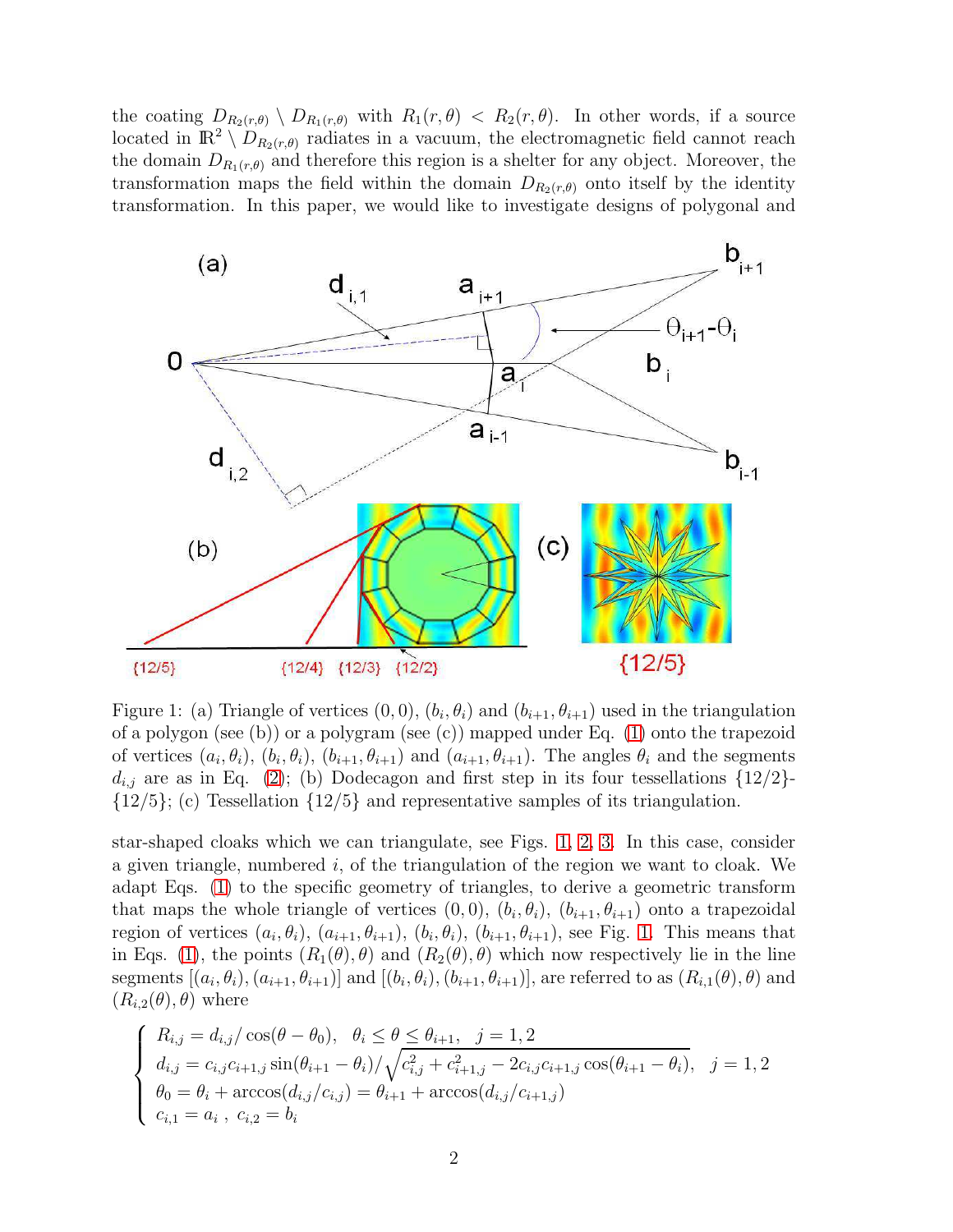In the sequel, we make use of symmetries to further simplify the implementation of such cloaks. More precisely, we work in a reference triangle and construct the overall cloak via compound reflection symmetries and rotations from this reference region.

## 2 Change of coordinates and pullbacks from optical to physical space

The basic principle of our approach is to transform a geometrical domain into another one and to search how the Maxwell equations to be solved have to be changed. As we start with a given set of equations on a given domain, it seems at first sight that we have to map this domain on a new one. Nevertheless, it is the opposite that has to be done. On the original domain, say  $\Omega$ , the equations are described in a particular coordinate system  $x_i$  (taken here by default to be Cartesian coordinates). We want to establish a one-to-one correspondence with a new domain  $\Omega'$  where we use a general (possibly non-orthogonal) coordinate system  $y_i$ .

domain 
$$
\Omega
$$
 with  
coordinates  $x_i$   $x_i(y_j)$  coordinates  $y_i$   
differential  $dx_i \longrightarrow$  differential  $\sum_j \frac{\partial x_i(y_j)}{\partial y_j} dy_j$   
pullback

More precisely, consider a map from a coordinate system  $\{y_1, y_2, y_3\}$  to the initial one  ${x_1, x_2, x_3}$  given by the transformation  $x_1(y_1, y_2, y_3)$ ,  $x_2(y_1, y_2, y_3)$  and  $x_3(y_1, y_2, y_3)$ . Here, we must point out that, we are mapping the transformed domain and coordinate system onto the initial one with Cartesian coordinates. This change of coordinates is characterized by the transformation of the differentials through  $dx = J_{xy}dy$  where

$$
\mathbf{J}_{xy} = \frac{\partial(x_1, x_2, x_3)}{\partial(y_1, y_2, y_3)}, \ \mathrm{d}\mathbf{x} = (\mathrm{d}x_1, \mathrm{d}x_2, \mathrm{d}x_3)^T \ \mathrm{and} \ \mathrm{d}\mathbf{y} = (\mathrm{d}y_1, \mathrm{d}y_2, \mathrm{d}y_3)^T. \tag{3}
$$

In the sequel we will also need a compound transformation. Let us consider three coordinate systems  $\{y_1, y_2, y_3\}, \{z_1, z_2, z_3\}, \text{ and } \{x_1, x_2, x_3\}$  (possibly on different regions of spaces). The two successive changes of coordinates are given by the Jacobian matrices  $J_{xz}$  and  $J_{zy}$ . This rule naturally applies for an arbitrary number of coordinate systems and we call the resulting Jacobian matrix  $\mathbf{J} = \mathbf{J}_{xz} \mathbf{J}_{zy}$ . In electromagnetism, changes of coordinates amount to replacing the different materials (often homogeneous and isotropic, which corresponds to the case of scalar piecewise constant permittivity  $\varepsilon$  and permeability  $\mu$ ) by equivalent inhomogeneous anisotropic materials described by a transformation matrix **T** (metric tensor) [\[6,](#page-7-1) [7,](#page-7-2) [8,](#page-7-3) [9\]](#page-7-4) so that the new permittivities and permeabilities read

<span id="page-2-0"></span>
$$
\underline{\varepsilon}' = \varepsilon \mathbf{T}^{-1} , \quad \text{and} \quad \underline{\mu}' = \mu \mathbf{T}^{-1} \text{ where } \mathbf{T} = \mathbf{J}^T \mathbf{J} / \det(\mathbf{J}) . \tag{4}
$$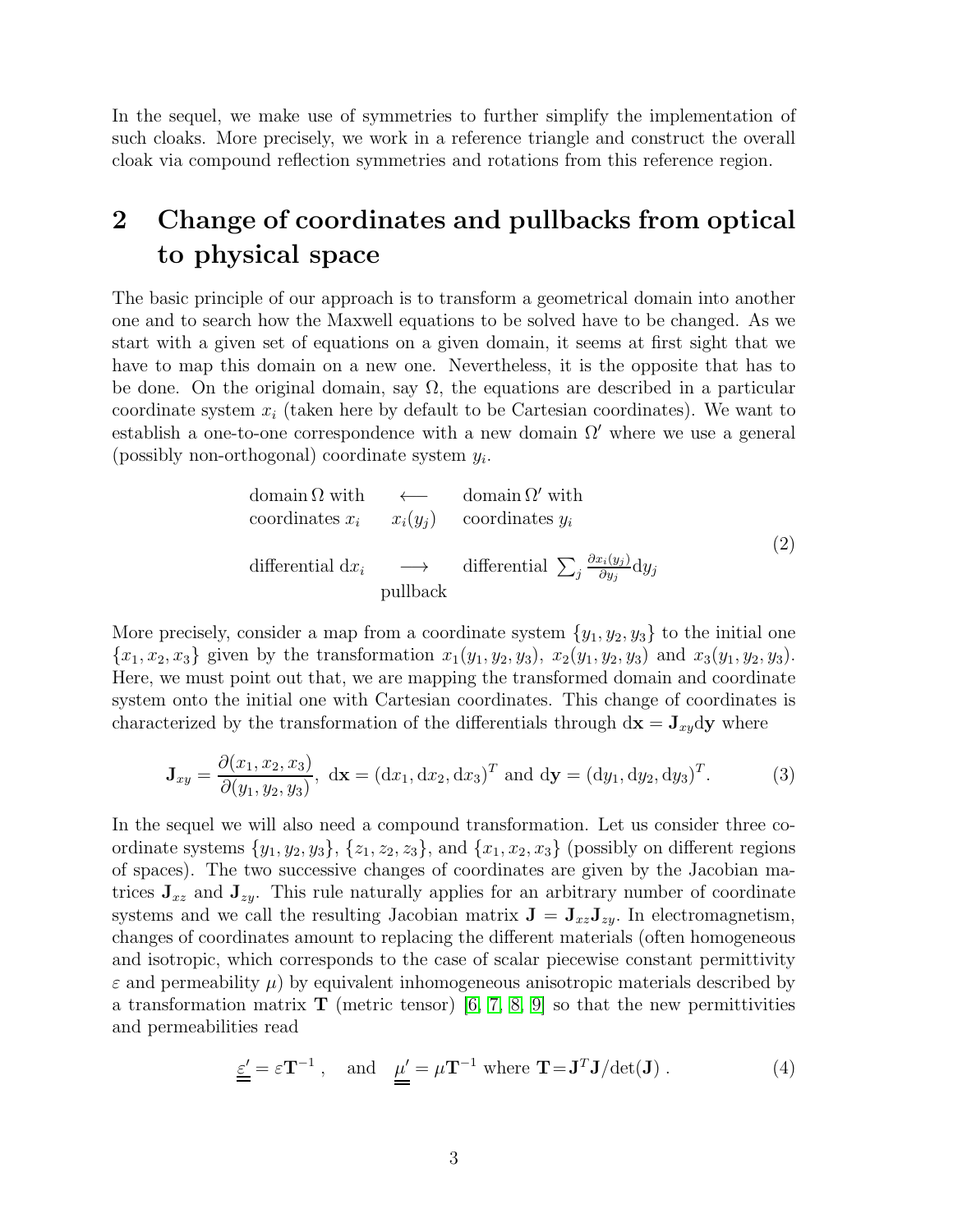## 3 Transformation optics and the geometry of irregular polygons

### 3.1 Material properties of the regions

From Eqs. [\(1\)](#page-0-0), [\(2\)](#page-1-0) and [\(4\)](#page-2-0), we derive the transformation matrix associated with a reference trapezoidal region (see Fig. [1\)](#page-1-1) used to generate, via reflections symmetry and rotations, two-dimensional polygonal and star-shaped cloaks:

<span id="page-3-0"></span>
$$
\mathbf{T}^{-1} = \begin{pmatrix} \frac{e_{12}^2 + f_r^2}{e_{11} f_r r'} & -\frac{e_{12}}{f_r} & 0\\ -\frac{e_{12}}{f_r} & \frac{e_{11} r'}{f_r} & 0\\ 0 & 0 & \frac{e_{11} f_r}{r'} \end{pmatrix} ,
$$
 (5)

where

$$
e_{11}(\theta') = R_2(\theta')/(R_2(\theta') - R_1(\theta')) \tag{6}
$$

and

$$
e_{12}(r',\theta') = \frac{(r'-R_2(\theta'))R_2(\theta')\frac{dR_1(\theta')}{d\theta'} - (r'-R_1(\theta'))R_1(\theta')\frac{dR_2(\theta')}{d\theta'}}{(R_2(\theta') - R_1(\theta'))^2}
$$
(7)

for

$$
R_1(\theta') \le r' \le R_2(\theta'),\tag{8}
$$

with

$$
f_r(r', \theta') = (r' - R_1(\theta')) \frac{R_2(\theta')}{R_2(\theta') - R_1(\theta')}
$$
\n(9)

(the expression for  $e_{12}$  corrects that in [\[5\]](#page-6-4)). Elsewhere,  $\mathbf{T}^{-1}$  reduces to the identity matrix  $(e_{11} = 1, e_{12} = 0 \text{ and } f_r = r' \text{ for } r' > R_2(\theta')$ . However, Eqs. [\(4\)](#page-2-0) and [\(5\)](#page-3-0) can just be applied to derive the (anisotropic heterogeneous) permittivity  $\epsilon'$  and permeability  $\mu'$  in the reference triangle. An elegant way to deduce optical properties of other regions of the triangulation is to use linear groups of symmetry in the plane, as now explained.

### 3.2 Symmetries and transformation groups in cloaks' construction

Here, we use Euclidean groups, namely reflections symmetry and rotations in the plane, as a tool to design very general polygonal and star-shaped cloaks. We choose our reference triangle (labeled as triangle number 1, or just referred to as first triangle) to be in the first quadrant with one of its sides belonging to the  $x_1$ -axis. In the regular polygons case, the triangle number  $i$  of the triangulation, is simply obtained from this first one, via the rotation with angle  $(i-1)\frac{\pi}{n}$ . In the irregular case (star-shaped), due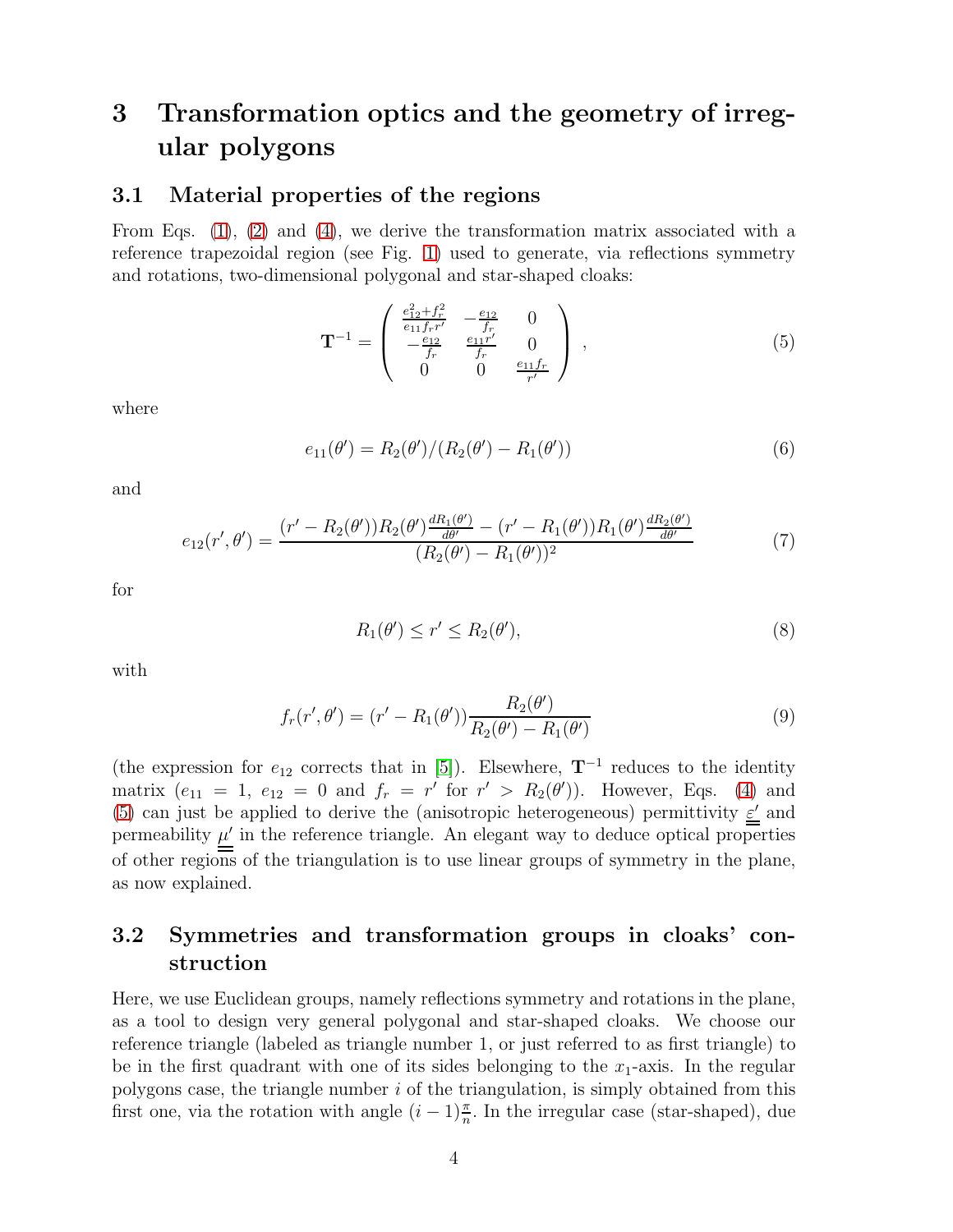to geometric chirality properties (irregular triangles are not identical to their mirror images), triangles of odd numbers cannot be obtained by rotations from the original one. More precisely, the neighboring triangles are obtained, from the first one, as mirror images with respect to the shared side (more precisely, a mirror image with respect to the plane perpendicular to the triangle and containing the shared side). Hence, any triangle of even number  $i$ , is obtained by applying to the first triangle the linear map

$$
(x_1, x_2) \mapsto (x_1 \cos(\frac{\pi}{n} i) + x_2 \sin(\frac{\pi}{n} i), x_1 \sin(\frac{\pi}{n} i) - x_2 \cos(\frac{\pi}{n} i))
$$
\n(10)

which is the composition of the reflection  $(x_1, x_2) \mapsto (x_1, -x_2)$  with respect to  $x_1$ -axis, followed by the rotation with angle  $\frac{\pi}{n}i$ . Whereas, every triangle of odd number i, is obtained by rotating the first triangle with angle  $(i-1)\frac{\pi}{n}$ . In short, optical properties of all regions within the triangulation are deduced from the reference trapezoidal region using compositions of rotations and reflections. This algorithm is particularly wellsuited for all polygonal or star shaped regions displaying n-fold symmetries.

#### 3.3 Tesselation and stellation

We are interested in the antagonistic behaviour of polygonal and star shaped cloaks. There is a natural correspondence between these two types of cloaks, and this can be seen as follows.

Consider a regular star polygon which is represented by its Schläfli symbol  $\{n/m\}$ , where n is the number of vertices, and  $m$  is the step used in sequencing the edges around it. For example, take a dodecagram  $\{12/5\}$  as in Fig. [1](#page-1-1) which has twelve vertices, see Fig. [3\(](#page-8-0)c). One can draw a straight line joining each of its vertices to another one, which is five vertices apart. Or equivalently, choose a vertex, say, on the horizontal axis and project the other vertices onto that axis as depicted in Fig. [1\(](#page-1-1)b). For a given dodecagon with Schläfli symbol  $\{12\}$ , there are four segments obtained by projection which generate four distinct stellations  $\{12/2\}$ - $\{12/5\}$ . Note that a regular polygon with n sides has  $(n-4)/2$  stellations if n is even, and  $(n-3)/2$  stellations, if n is odd. We display in Fig. [2](#page-7-0) and [3](#page-8-0) a gallery of cloaks together with their Schläfli symbol. We note that the higher the Schläfli symbol of the polygons, the smoother the wave patterns (the less scattering).

On the contrary, the scattering worsens for their corresponding stellations. This is not surprising since it is fairly intuitive that a cloak with many sharp angles will tend to display more singularities in the entries of the transformation matrix describing the electromagnetic material properties. However, we now give an asymptotic argument supporting this numerical observation.

### 3.4 Asymptotic behaviour of the  $T^{-1}$  matrix

The tessellation of regular polygons involves  $n$  regular triangles. We can chose

$$
a_i = a_{i+1} =: R_1, b_i = b_{i+1} =: R_2, \theta_{i+1} - \theta_i = \frac{\pi}{n} \text{ and } \theta = s\frac{\pi}{n}, 0 \le s \le 1.
$$
 (11)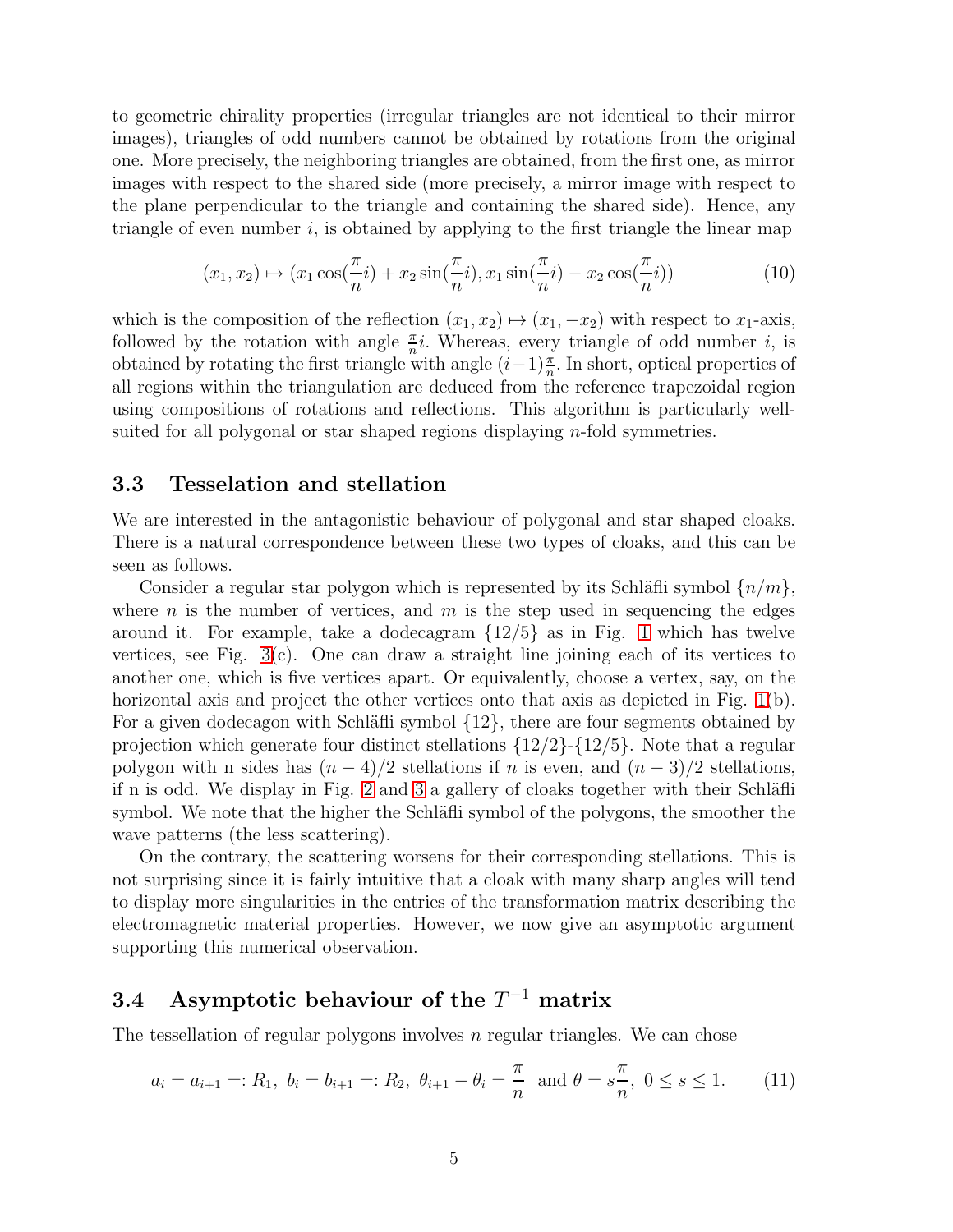The coefficients of  $T^{-1}$  now read

$$
T_{11}^{-1} = \frac{r' - R_1}{r'} + O(\frac{1}{n^2}),
$$
  
\n
$$
T_{22}^{-1} = \frac{r'}{r' - R_1} + O(\frac{1}{n^2}),
$$
  
\n
$$
T_{33}^{-1} = (\frac{R_2}{R_2 - R_1})^2 \frac{r' - R_1}{r'} + O(\frac{1}{n^2}),
$$
  
\n
$$
T_{12}^{-1} = T_{21}^{-1} = -\frac{\pi R_1 (r' + 2s(r' - R_1))}{2r'(r' - R_1)} \frac{1}{n} + O(\frac{1}{n^3}),
$$
\n(12)

and  $T_{ij}^{-1} = 0$ , otherwise. So as n grows,  $\mathbf{T}^{-1}$  tends to

<span id="page-5-0"></span>
$$
\mathbf{T}_{\infty}^{-1} = \text{Diag}(\frac{r'-R_1}{r'}, \frac{r'}{r'-R_1}, \left(\frac{R_2}{R_2 - R_1}\right)^2 \frac{r'-R_1}{r'}).
$$
(13)

This is the expression of the transformation matrix for a circular cloak, see also [\[10\]](#page-7-5) for a particular case. Now assume  $a_{i+1} \neq a_i$ , or  $b_{i+1} \neq b_i$ , which is expected to hold in star shaped case, the Taylor expansion shows that, at least one  $T_{ij}^{-1}$  tends to infinity or det( $\mathbf{T}^{-1}$ ) tends to zero, as n increases. For example,

$$
T_{11}^{-1} = \frac{-(a_{i+1} - a_i)^2 a_i^2 a_{i+1}^2}{(r's(a_{i+1} - a_i) + a_{i+1}(r' - a_i))(a_{i+1} + s(a_{i+1} - a_i))^3 \pi^2 r'} n^2 + O(1), \qquad (14)
$$

if  $a_{i+1} > a_i$  and  $b_{i+1} > b_i$ . This explains the origin of the singularities in the material parameters of stellated cloaks.

### 4 Finite elements computations

Let us now compute the total electromagnetic field for a plane wave incident upon a cylindrical cloak. In  $p$  polarization, if  $e_3$  is a unit vector oriented along the axis of the cylinder, the longitudinal electric field  $\mathbf{E}_l = E_3(x_1, x_2)\mathbf{e}_3$  is solution of:

$$
\nabla \times \left( \underline{\mu}'^{-1} \nabla \times \mathbf{E}_l \right) - k^2 \underline{\varepsilon}' \mathbf{E}_l = \mathbf{0} \tag{15}
$$

where  $k = \omega \sqrt{\mu_0 \varepsilon_0} = \omega/c$  is the wavenumber, c being the speed of light in vacuum, and  $\underline{\varepsilon}'$  and  $\mu'$  are defined by Eqs. [\(4\)](#page-2-0) and [\(5\)](#page-3-0). Also,  $\mathbf{E}_l = \mathbf{E}_i + \mathbf{E}_d$ , where  $\mathbf{E}_i = e^{ikx_1} \mathbf{e}_3$  is the incident field and  $\mathbf{E}_d$  is the diffracted field which satisfies the usual outgoing wave condition (to ensure existence and uniqueness of the solution). We have implemented the weak form of this scattering problem in the finite element package COMSOL (with Perfectly Matched Layers modelling the unbounded domain). We consider a plane wave incident from the left at wavelength  $\lambda = 0.35$  (all lengths are given in arbitrary units,  $\mu$ m for instance). We note that when we increase the number of sides of a polygonal cloak, the scattering becomes less apparent in Fig. [2,](#page-7-0) which is in agreement with the fact that the transformation matrix  $T^{-1}$  tends to that of a circular cloak, see formula [\(13\)](#page-5-0). On the contrary, both forward and backward scattering worsen when we increase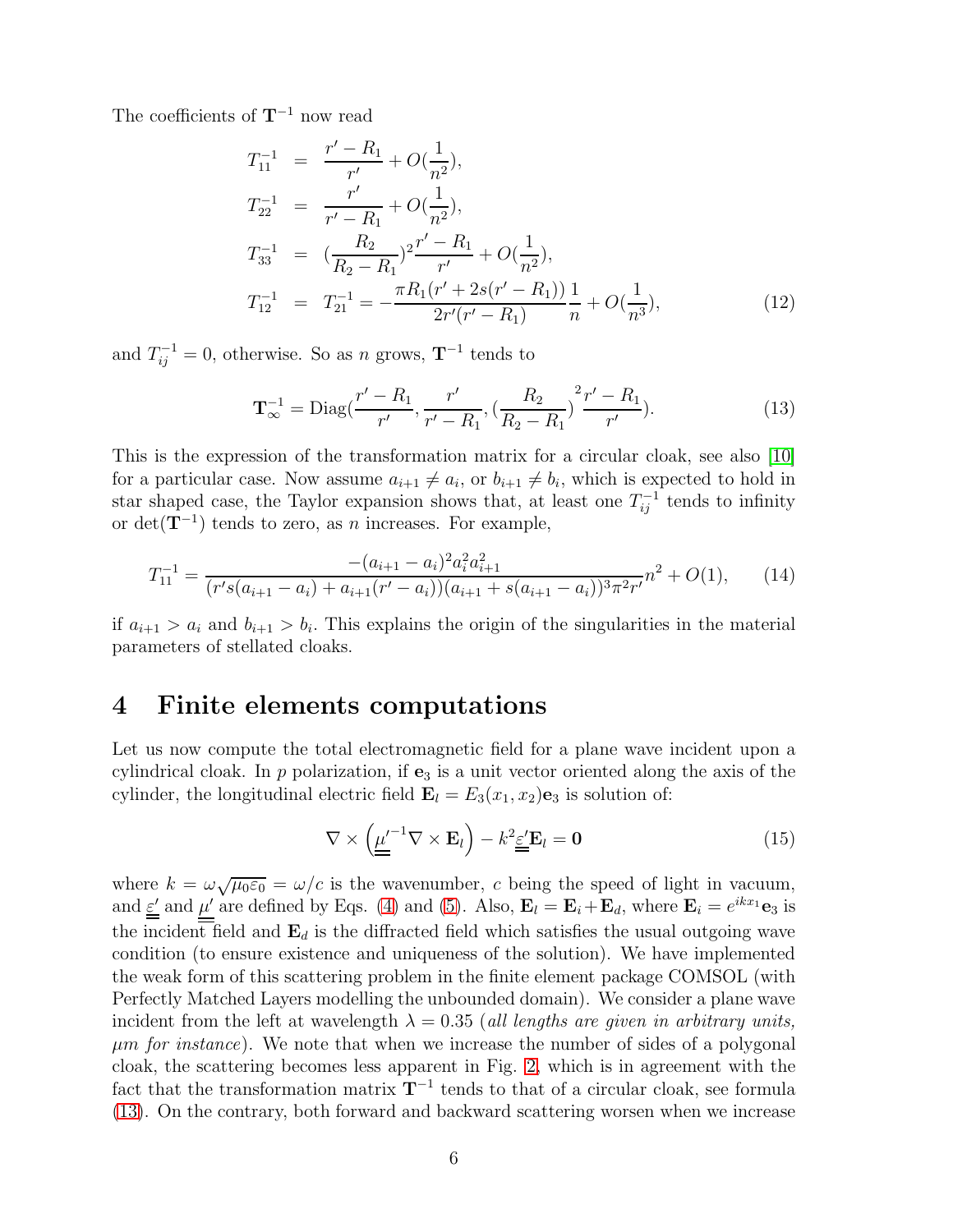the number of sides of corresponding stellated (star-shaped) cloaks, see Fig. [3,](#page-8-0) and we have identified the origin of this singular behaviour in the previous section. Note that we kept the frequency constant as well as the mesh (with around 60.000 elements), so as to exemplify that any attempt to manufacture a star-shaped cloak with many sides would be fairly challenging: when we refine the mesh, the scattering indeed reduces suggesting severer constraints on the corresponding metamaterial. Interestingly, the field can be confined when the frequency of the plane wave excites some resonance of the star-shaped cavity inside the cloak, see Fig. [3](#page-8-0) (f).

### 5 Conclusion

Analysis of polygonal invisibility cloaks is of current interest [\[10,](#page-7-5) [11,](#page-7-6) [12\]](#page-8-1). In this paper, we made use of a symmetry group action to construct such cloaks, and we have numerically shown that, for a given frequency,  $n$ -sided polygonal cloaks behave in a way similar to circular cloaks when  $n$  increases whereas their stellated counterparts become more and more singular. An asymptotic algorithm supports these observations. A natural question to ask is whether it is possible to design such cloaks using a homogenization approach. Our analysis suggests that the answer should be positive for the former type of cloaks (as their boundary smoothens for large  $n$  and as it has been shown that structured circular cloaks can be homogenized [\[13\]](#page-8-2)). We conjecture that the answer should be negative for the latter cloaks: it is well-known that homogenization theory fails in so-called bad domains that display boundaries with sharp corners (for which star-shaped invisibility cloaks is an electromagnetic paradigm).

## Acknowledgments

A. Diatta and S. Guenneau acknowledge funding from EPSRC grant EP/F027125/1.

### <span id="page-6-0"></span>References

- [1] J.B. Pendry, D. Shurig, D.R. Smith, "Controlling electromagnetic fields," Science 312, 1780-1782 (2006).
- <span id="page-6-1"></span>[2] D. Schurig, J.J. Mock, B.J. Justice, S.A. Cummer, J.B. Pendry, A.F. Starr, D.R. Smith, "Metamaterial electromagnetic cloak at microwave frequencies," Science 314, 977-980 (2006).
- <span id="page-6-2"></span>[3] A. Greenleaf, M. Lassas and G. Uhlmann, "On nonuniqueness for Calderons inverse problem,"Math. Res. Lett. 10, 685-693 (2003).
- <span id="page-6-3"></span>[4] R.C. McPhedran, N.A. Nicorovici, G.W. Milton,"Optical and dielectric properties of partially resonant composites", Phys. Rev. B 49, 8479-8482 (1994).
- <span id="page-6-4"></span>[5] Nicolet A, Zolla F, Guenneau S, "Electromagnetic analysis of cylindrical cloaks of an arbitrary cross section." Opt. Lett. 33, 1584-1586 (2008).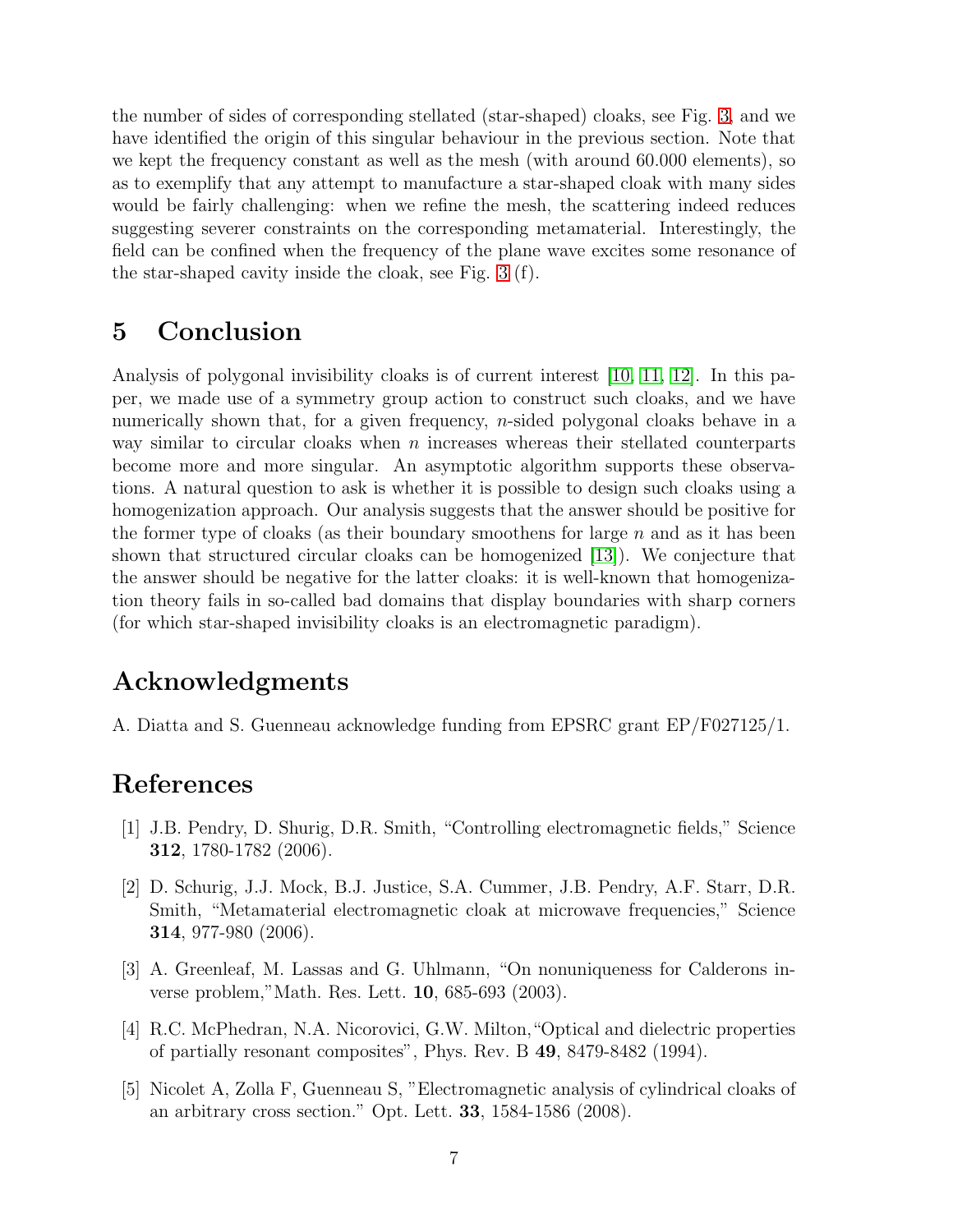

<span id="page-7-0"></span>Figure 2: Real part of the longitudinal component  $E_3$  of the electric field scattered by a (a) pentagon  $\{5\}$ , (b) hexagon  $\{6\}$ , (c) heptagon  $\{7\}$ , (d) octagon  $\{8\}$ , (e) nonagon  $\{9\}$ , (f) decagon  $\{10\}$ , (g) hendecagon  $\{11\}$  (h) hexadecagon  $\{16\}$  polygonal cloaks. Both forward and backward scattering for a plane wave propagating from the left are nearly vanishing.

- <span id="page-7-1"></span>[6] A.J. Ward and J.B. Pendry, "Refraction and geometry in Maxwell's equations," J. Mod. Opt. 43, 773-793 (1996).
- <span id="page-7-2"></span>[7] A. Nicolet, J.F. Remacle, B. Meys, A. Genon, W. Legros, "Transformation methods in computational electromagnetism," J. Appl. Phys. 75, 6036-6038 (1994).
- <span id="page-7-3"></span>[8] F. Zolla, S. Guenneau, A. Nicolet and J.B. Pendry, "Electromagnetic analysis of cylindrical invisibility cloaks and the mirage effect", Opt. Lett. 32, 1069-1071 (2007).
- <span id="page-7-4"></span>[9] U. Leonhardt and T. G. Philbin, "General relativity in electrical engineering," New J. Phys. 8, 247 (2006).
- <span id="page-7-5"></span>[10] P.H. Tichit, B. Kante and A. de Lustrac, "Design of polygonal and elliptical cloaks", Proceedings of Nato ARW and META08, Marrakesh-Morocco, 7-10 May (2008), 120-125.
- <span id="page-7-6"></span>[11] J. Zhang, Y. Luo, H. Chen, and B. Wu, "Cloak of arbitrary shape," J. Opt. Soc. Am. B 25, 1776-1779 (2008)